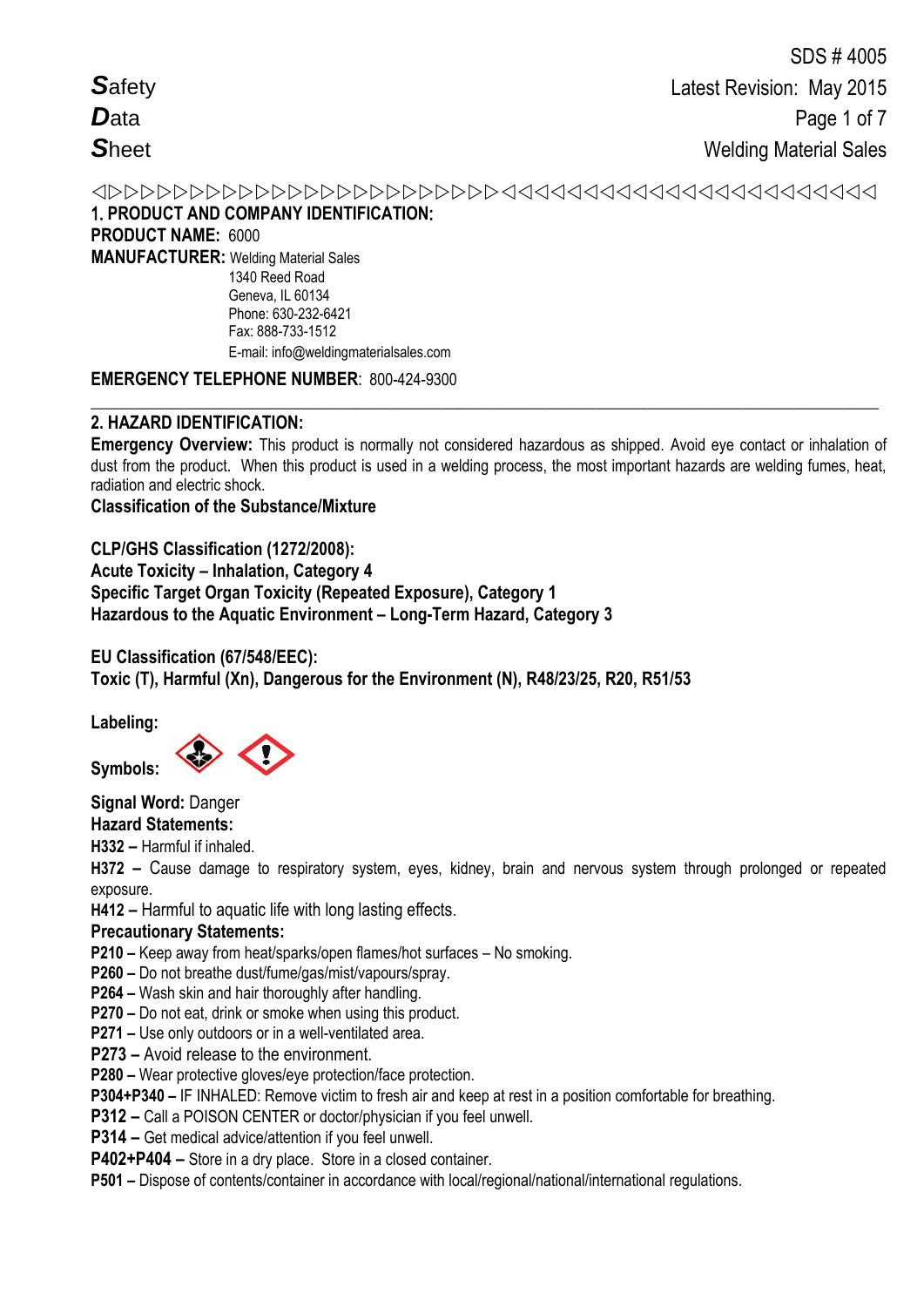# 

**\_\_\_\_\_\_\_\_\_\_\_\_\_\_\_\_\_\_\_\_\_\_\_\_\_\_\_\_\_\_\_\_\_\_\_\_\_\_\_\_\_\_\_\_\_\_\_\_\_\_\_\_\_\_\_\_\_\_\_\_\_\_\_\_\_\_\_\_\_\_\_\_\_\_\_\_\_\_\_\_\_\_\_\_\_\_\_**

| 3. COMPOSITION / INFORMATION ON INGREDIENTS: |            |           |                            |                             |                 |                                                                     |                                                                                                                                          |
|----------------------------------------------|------------|-----------|----------------------------|-----------------------------|-----------------|---------------------------------------------------------------------|------------------------------------------------------------------------------------------------------------------------------------------|
| <b>Chemical Identity</b>                     | CAS#       | Range %   | <b>OSHA PEL</b><br>(mg/m3) | <b>ACGIH-TLV</b><br>(mg/m3) | Carcinogenicity | <b>EU Classification</b><br>(67/548/EEC)                            | <b>CLP/GHS Classification</b><br>(1272/2008)                                                                                             |
| Potassium<br><b>Chloride</b>                 | 7447-40-7  | $10 - 20$ | <b>NR</b>                  | <b>NR</b>                   | No              | <b>Not Dangerous</b>                                                | <b>Not Hazardous</b>                                                                                                                     |
| Sodium<br><b>Chloride</b>                    | 7647-14-5  | $10 - 20$ | <b>NR</b>                  | <b>NR</b>                   | <b>No</b>       | <b>Not Dangerous</b>                                                | <b>Not Hazardous</b>                                                                                                                     |
| <b>Aluminum</b><br><b>Fluoride</b>           | 7784-18-1  | $1 - 11$  | $2.5$ (as F)               | $2.5$ (as F)                | No              | $\mathbf{X}_{(Xn)}$ R22,<br>(Xi) R36/37/38                          | (H302) Acute Tox. $4 \diamondsuit$<br>(H315) Skin Irrit $2 \diamond$ .<br>(H319) Eye Irrit 2A $\textcircled{\frown}$<br>(H335) STOT SE 3 |
| <b>Lithium Cryolite</b>                      | 13821-20-0 | $10 - 20$ | $2.5$ (as F)               | $2.5$ (as F)                | No              | $\mathbf{X}$ (Xn) R20<br>(T) R48/23/25<br>$\frac{1}{2}$ (N), R51/53 | (H332) Acute Tox. $4 \diamondsuit$<br>(H372) STOT RE 1<br>(H411) Aquatic C. 2                                                            |
| Potassium<br>Cryolite                        | 13775-52-5 | $1 - 11$  | $2.5$ (as F)               | $2.5$ (as F)                | <b>No</b>       | ×<br>(Xi) R36/37/38                                                 | (H315) Skin Irrit $2 \leq$<br>(H319) Eye Irrit 2A<br>(H335) STOT SE 3                                                                    |
| #Aluminum                                    | 7429-90-5  | 45-55     | 15                         | 10                          | <b>No</b>       | Ò<br>$(F)$ R <sub>11</sub> – R <sub>15</sub>                        | (H228) Flam. Sol. 2<br>(H261) Water-react. $3 \leq 2$                                                                                    |
| <b>Silicon</b>                               | 7440-21-3  | $0 - 10$  | 5 (as SiO2)                | 3 (as SiO2)                 | No              | Ò<br>(F) R11                                                        | (H228) Flam. Sol. 2                                                                                                                      |

**Important** This section covers the materials of which the products manufactured. The fumes and gases produced during normal use of this product are covered in section 10. The term "Hazardous" in "Hazardous Material" should be interpreted as a term required and defined in OSHA Hazard Communication Standard 29CFR 1910-1200 and it does not necessarily imply the existence of hazard. The chemicals or compounds reportable by Section 313 of SARA are marked by the symbol #.

**\_\_\_\_\_\_\_\_\_\_\_\_\_\_\_\_\_\_\_\_\_\_\_\_\_\_\_\_\_\_\_\_\_\_\_\_\_\_\_\_\_\_\_\_\_\_\_\_\_\_\_\_\_\_\_\_\_\_\_\_\_\_\_\_\_\_\_\_\_\_\_\_\_\_\_\_\_\_\_\_\_\_\_\_\_\_\_**

## **4. FIRST AID MEASURES:**

**Inhalation**: Remove to fresh air immediately or administer oxygen. Get medical attention immediately.

**Skin**: Flush skin with large amounts of water. If irritation develops and persists, get medical attention.

**Eye:** Flush eyes with water for at least 15 minutes. Get medical attention.

**Ingestion:** Obtain medical attention immediately if ingested.

**Electric Shock:** Disconnect and turn off the power. Use a nonconductive material to pull victim away from contact with live parts or wires. Immediately contact a physician.

**\_\_\_\_\_\_\_\_\_\_\_\_\_\_\_\_\_\_\_\_\_\_\_\_\_\_\_\_\_\_\_\_\_\_\_\_\_\_\_\_\_\_\_\_\_\_\_\_\_\_\_\_\_\_\_\_\_\_\_\_\_\_\_\_\_\_\_\_\_\_\_\_\_\_\_\_\_\_\_\_\_\_\_\_\_\_\_\_\_\_**

## **5. FIRE-FIGHTING MEASURES:**

**Suitable Extinguishing Media:** Use water spray, alcohol-resistant foam, dry chemical or carbon dioxide. Welding arcs and sparks can ignite combustible and flammable materials. Use the extinguishing media recommended for the burning material and fire situation.

**Unsuitable Extinguishing Media:** Do not use water on molten metal. Large fires may be flooded with water from a distance.

**Specific Hazards Arising From Chemical:** Hydrogen chloride gas, Potassium oxides, Hydrogen fluoride, Aluminum oxide, Silicon oxides

**Protective Equipment:** Fire fighters should wear complete protective clothing including self-contained breathing apparatus.

**\_\_\_\_\_\_\_\_\_\_\_\_\_\_\_\_\_\_\_\_\_\_\_\_\_\_\_\_\_\_\_\_\_\_\_\_\_\_\_\_\_\_\_\_\_\_\_\_\_\_\_\_\_\_\_\_\_\_\_\_\_\_\_\_\_\_\_\_\_\_\_\_\_\_\_\_\_\_\_\_\_\_\_\_\_\_\_\_\_**

#### **6. ACCIDENTAL RELEASE MEASURES:**

**Personal Precautions:** Refer to section 8.

**Environment Precautions:** Refer to section 13.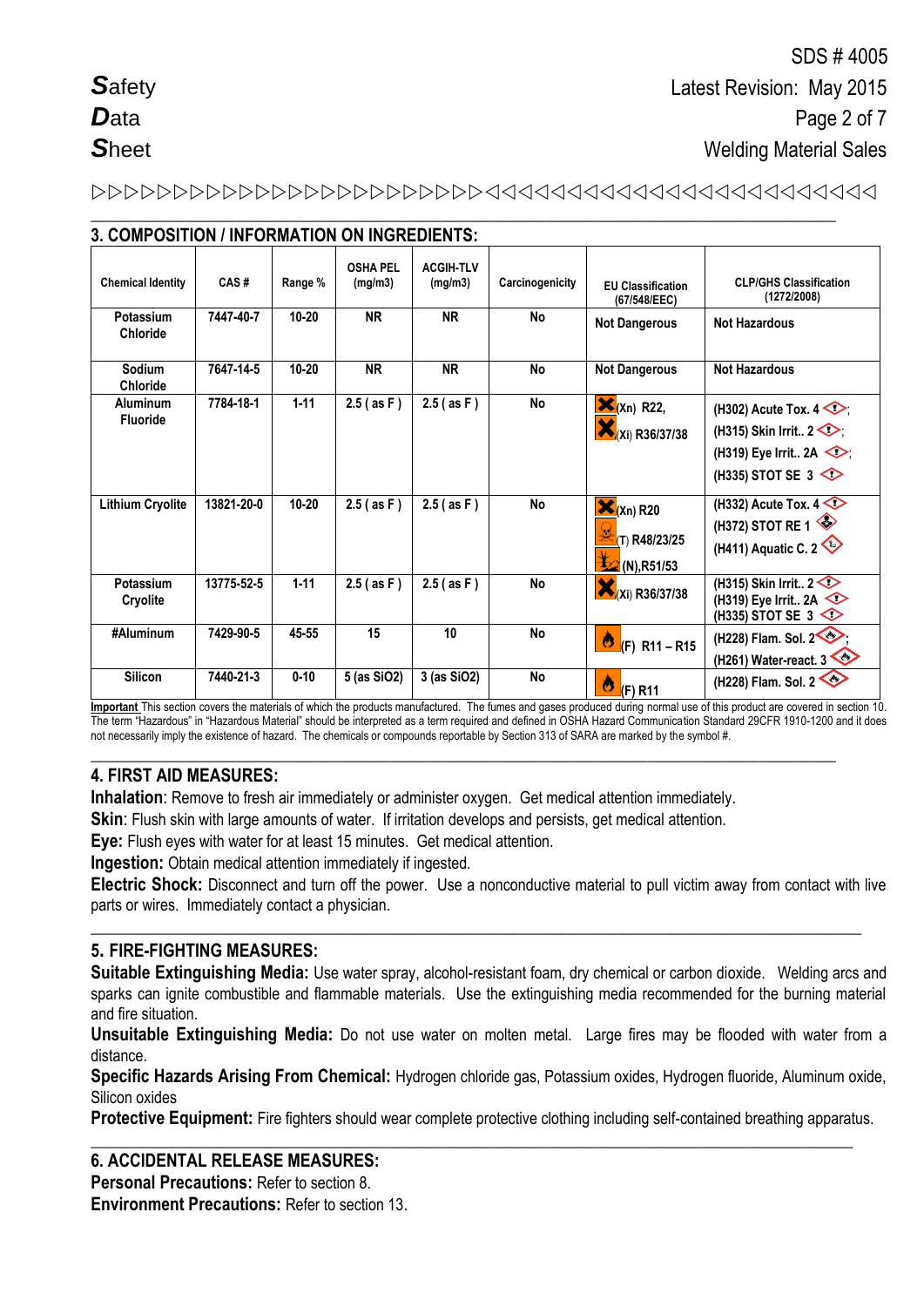**Cleaning Measures:** Solid objects may be picked up and placed into a container. Liquids or pastes should be scooped up and placed into a container. Wear proper protective equipment while handling these materials. Do not discard as refuse.

#### **\_\_\_\_\_\_\_\_\_\_\_\_\_\_\_\_\_\_\_\_\_\_\_\_\_\_\_\_\_\_\_\_\_\_\_\_\_\_\_\_\_\_\_\_\_\_\_\_\_\_\_\_\_\_\_\_\_\_\_\_\_\_\_\_\_\_\_\_\_\_\_\_\_\_\_\_\_\_\_\_\_\_\_\_\_\_\_\_\_\_\_\_ 7. HANDLING AND STORAGE:**

**Precautions for Safe Handling:** Handle with care to avoid stings or cuts. Wear gloves when handling welding consumables. Avoid exposure to dust. Do not ingest. Some individuals can develop an allergic reaction to certain materials. Retain all warning and identity labels.

**Conditions for Safe Storage:** Store in dry place in closed packages. Keep separate from chemical substances like acids and strong bases, which could cause chemical reactions.

#### **\_\_\_\_\_\_\_\_\_\_\_\_\_\_\_\_\_\_\_\_\_\_\_\_\_\_\_\_\_\_\_\_\_\_\_\_\_\_\_\_\_\_\_\_\_\_\_\_\_\_\_\_\_\_\_\_\_\_\_\_\_\_\_\_\_\_\_\_\_\_\_\_\_\_\_\_\_\_\_\_\_\_\_\_\_\_ 8. EXPOSURE CONTROLS/ PERSONAL PROTECTION:**

**Engineering Controls:** Avoid exposure to welding fumes, radiation, spatter, electric shock, heated materials and dust. Ensure sufficient ventilation, local exhaust, or both, to keep welding fumes and gases from breathing zone and general area. Keep work place and protective clothing clean and dry. Train welders to avoid contact with live electrical parts and insulate conductive parts. Check condition of protective clothing and equipment on a regular basis.

**Exposure limits:** Use industrial hygiene equipment to ensure that exposure does not exceed applicable national exposure limits. The limits defined under section 3 can be used as guidance. Unless noted, all values are for 8 hour time weighted average. For information about welding fume analysis refer to section 10.

**Biological limits:** No available data

#### **Personal protection:**

**Respiratory protection:** Use an air purifying dust respirator when welding or brazing in a confined space, or when local exhaust or ventilation is not sufficient to keep exposure values within safe limits.

**Hands protection:** Wear appropriate gloves to prevent skin contact.

#### **EN 12477: Protection gloves for welders**

| <b>Requirements (EN Levels)</b> | Type A | <b>Type B</b> |
|---------------------------------|--------|---------------|
| <b>Abrasion (Cycles)</b>        | 2(500) | 1(100)        |
| Cut (Factor)                    | 1(1.2) | 1(1.2)        |
| <b>Tear (Newton)</b>            | 2(25)  | 1(10)         |
| <b>Puncture (Newton)</b>        | 2(60)  | 1(20)         |
| <b>Burning Behaviour</b>        | 3      | $\mathbf 2$   |
| <b>Contact Heat</b>             | 1      | 1             |
| <b>Convective Heat</b>          | 2      | ٠             |
| <b>Small Splashes</b>           | 3      | 2             |
| <b>Dexterity</b>                | 1 (11) | 4 (6.5)       |

Type B gloves are recommended when high dexterity is required as for TIG welding, while type A gloves are recommended for other welding processes. The contact temp (ºC) is 100 and the threshold time (seconds) >15.

**Eyes protection:** Welder's helmet or face shield with colour absorbing lenses. Shield and filter to provide protection from harmful UV radiation, infra red and molten metal approved to standard EN379. Filter shade to be a minimum of shade 9.

**Skin protection:** Heat-resistant protective clothing. Wear safety boots, apron, arm and shoulder protection. Keep protective clothing clean and dry. Clothing should be selected to suit the level, duration and purpose of the welding activity.

|                                  | Class 1                  |
|----------------------------------|--------------------------|
| <b>Impact of Spatter</b>         | <b>15 Drops</b>          |
| <b>Heat Transfer (radiation)</b> | RHTI 24 $\geq$ 7 seconds |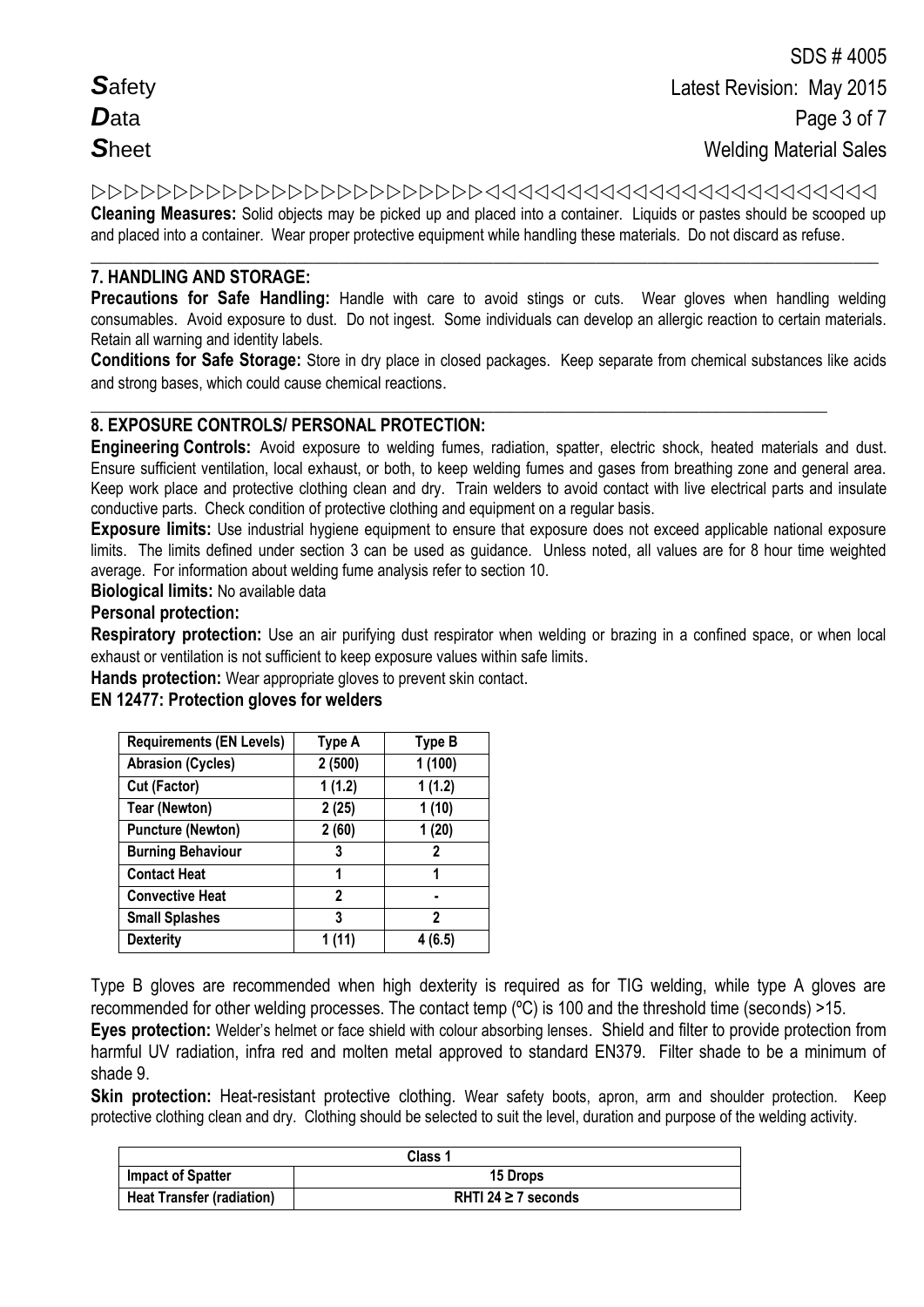|                |                                                                                                                                                                                                                                                              | SDS #4005                     |
|----------------|--------------------------------------------------------------------------------------------------------------------------------------------------------------------------------------------------------------------------------------------------------------|-------------------------------|
| <b>Safety</b>  |                                                                                                                                                                                                                                                              | Latest Revision: May 2015     |
| <b>D</b> ata   |                                                                                                                                                                                                                                                              | Page 4 of 7                   |
| <b>Sheet</b>   |                                                                                                                                                                                                                                                              | <b>Welding Material Sales</b> |
|                |                                                                                                                                                                                                                                                              |                               |
| <b>Process</b> | Manual welding with light formation of spatter and drops<br><b>Gas Welding</b><br>$\bullet$<br><b>TIG Welding</b><br>٠<br><b>MIG Welding</b><br>Micro plasma welding<br><b>Brazing</b><br><b>Spot Welding</b><br>MMA Welding (with rutile-covered electrode) |                               |
| Environmental  | <b>Operation of machines</b>                                                                                                                                                                                                                                 |                               |

|                                                                            | Class 2                                                                                           |
|----------------------------------------------------------------------------|---------------------------------------------------------------------------------------------------|
| <b>Impact of Spatter</b>                                                   | 25 Drops                                                                                          |
| <b>Heat Transfer (radiation)</b>                                           | RHTI 24 $\geq$ 16 seconds                                                                         |
| Manual welding with heavy formation of spatter and drops<br><b>Process</b> |                                                                                                   |
|                                                                            | MMA welding (with basic or cellulose-covered electrodes)<br>MAG welding (with CO2 or mixed gases) |
|                                                                            | <b>MIG Welding (with high current)</b>                                                            |
|                                                                            | Self shielded flux core arc welding                                                               |
|                                                                            | <b>Plasma cutting</b>                                                                             |
|                                                                            | Gouging                                                                                           |
|                                                                            | Oxygen cutting                                                                                    |
|                                                                            | <b>Thermal spraying</b>                                                                           |
| Environmental                                                              | <b>Operation of machines</b>                                                                      |
| <b>Conditions</b>                                                          | In confined spaces<br>٠                                                                           |
|                                                                            | At overhead welding/cutting or in comparable constrained<br>٠<br>positions                        |

**\_\_\_\_\_\_\_\_\_\_\_\_\_\_\_\_\_\_\_\_\_\_\_\_\_\_\_\_\_\_\_\_\_\_\_\_\_\_\_\_\_\_\_\_\_\_\_\_\_\_\_\_\_\_\_\_\_\_\_\_\_\_\_\_\_\_\_\_\_\_\_\_\_\_\_\_\_\_\_\_\_\_\_\_\_\_\_\_\_\_\_\_**

 **Oxygen cutting machines Plasma cutting machines Resistance welding machines Machines for thermal spraying**

**Bench welding**

#### **9. PHYSICAL AND CHEMICAL PROPERTIES:**

**Conditions**

**Appearance:** Solid. **Color:** None Odor**:** Odorless **Odor Threshold:** Not Available **pH Value:** Not Available **Melting Point/Melting Range: :** 1220° F, 660° C **Freezing Point:** Not Available **Boiling Point/Boiling Range: :** 4566° F, 2519° C **Flash point:** Not Available **Evaporation Rate:** Not Available **Self-in flammability:** Not Available **Explosion limits:** Not Available **Vapor pressure:** Not Available **Vapor density:** Not Available **Density at 20ºC:** Not Available **Relative density:** 6-9 g/cm3 **Solubility:** Insoluble in water.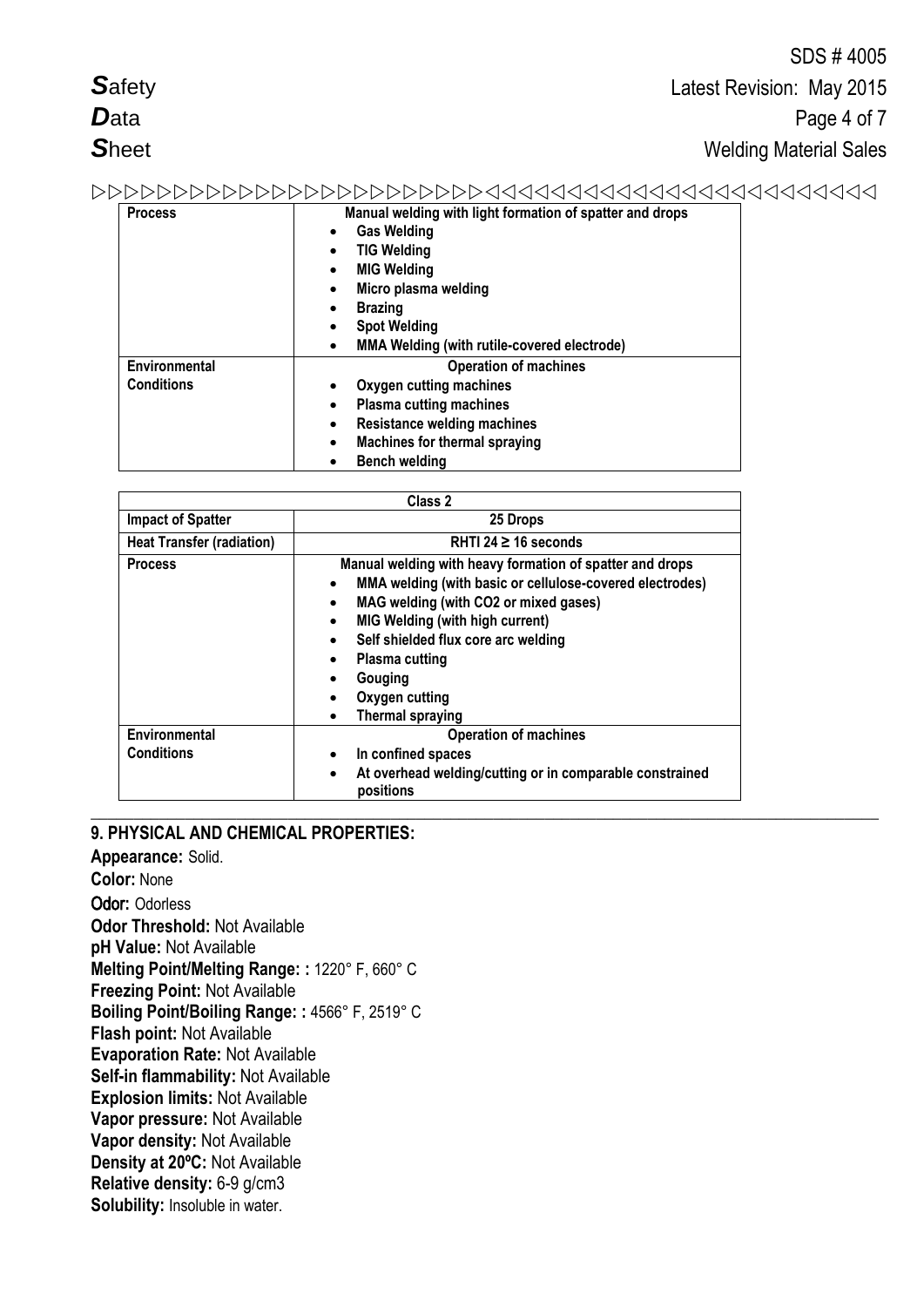# 

**Partition coefficient:** Not Available **Auto-ignition temperature:** Not Available **Decomposition temperature:** Not Available **Other Information:** No available data.

#### **\_\_\_\_\_\_\_\_\_\_\_\_\_\_\_\_\_\_\_\_\_\_\_\_\_\_\_\_\_\_\_\_\_\_\_\_\_\_\_\_\_\_\_\_\_\_\_\_\_\_\_\_\_\_\_\_\_\_\_\_\_\_\_\_\_\_\_\_\_\_\_\_\_\_\_\_\_\_\_\_\_\_\_\_\_\_\_\_\_** 10. **STABILITY AND REACTIVITY:**

**Chemical Stability:** This product is stable under normal conditions.

**Hazardous Reactions:** Contact with chemical substances like acids or strong bases cause generation of gas.

**\_\_\_\_\_\_\_\_\_\_\_\_\_\_\_\_\_\_\_\_\_\_\_\_\_\_\_\_\_\_\_\_\_\_\_\_\_\_\_\_\_\_\_\_\_\_\_\_\_\_\_\_\_\_\_\_\_\_\_\_\_\_\_\_\_\_\_\_\_\_\_\_\_\_\_\_\_\_\_\_\_\_**

**Conditions to Avoid:** Not applicable.

**Incompatible Materials:** Reacts with acid.

**Hazardous Decomposition Products:** When this product is used in a welding process, hazardous decomposition product would include those from volatilization, reaction or oxidation of the material listed in section 3 and those from the base metal and coating. The amount of fumes generated from this product varies with welding parameters and dimensions.

Refer to applicable national exposure limits for fume compounds, including those exposure limits for fume compounds found in section 3. Reasonably expected gaseous products would include carbon oxides, nitrogen oxides and ozone. Air contaminants around the welding area can be affected by the welding process and influence the composition and quality of fumes and gases produced.

## 11. **TOXICOLOGICAL INFORMATION:**

**Signs and Symptoms of Overexposure:** Inhalation of welding fumes and gases can be dangerous to your health. Classification of welding fumes is difficult because of varying base materials, coatings, air contaminants and processes. The Internal Agency for Research on Cancer has classified welding fumes as possible carcinogenic to humans (Group 2B).

**Acute Effects:** Overexposure to welding fumes may result in symptoms like metal fume fever, dizziness, nausea, dryness or irritation of the nose, throat or eyes. Signs and symptoms of Potassium Chloride exposure are hyperkalaemia, nausea, vomiting, abdominal pain, diarrhea, constipation, paraesthesia, thirst, dizziness, rash, pruritus, weakness, muscle cramps, minor psychiatric changes and minor visual changes. May cause sensitization by skin contact.

**\_\_\_\_\_\_\_\_\_\_\_\_\_\_\_\_\_\_\_\_\_\_\_\_\_\_\_\_\_\_\_\_\_\_\_\_\_\_\_\_\_\_\_\_\_\_\_\_\_\_\_\_\_\_\_\_\_\_\_\_\_\_\_\_\_\_\_\_\_\_\_\_\_\_\_\_\_\_\_\_\_\_\_\_\_\_\_\_\_\_\_**

| LD/LC50 Values that are relevant for classification |                                 |
|-----------------------------------------------------|---------------------------------|
| Potassium Chloride 7447-40-7                        |                                 |
| <b>LC50</b>                                         | 880 mg/l (96h) (fathead minnow) |

|      | LD/LC50 Values that are relevant for classification |                                   |
|------|-----------------------------------------------------|-----------------------------------|
|      | Aluminum Fluoride 7784-18-1                         |                                   |
| Oral | LD50                                                | 1800 mg/kg (rat)                  |
|      | <b>LC50</b>                                         | 8.4 mg/l (3d) (fresh water algae) |

|                    | LD/LC50 Values that are relevant for classification |                                          |
|--------------------|-----------------------------------------------------|------------------------------------------|
| Aluminum 7429-90-5 |                                                     |                                          |
| Oral               | LD50                                                | >15900 mg/kg (rat)                       |
| <b>Inhalation</b>  | <b>LC50</b>                                         | $> 888 \text{ mg/L}/4 \text{ hr.}$ (rat) |
|                    | <b>LC50</b>                                         | .12 mg/l (96h) (rainbow trout)           |

|                   | LD/LC50 Values that are relevant for classification |                  |
|-------------------|-----------------------------------------------------|------------------|
| Silicon 7440-21-3 |                                                     |                  |
| Oral              | <b>LD50</b>                                         | 3160 mg/kg (rat) |

**Chronic Effects:** Overexposure to welding fumes may affect pulmonary function.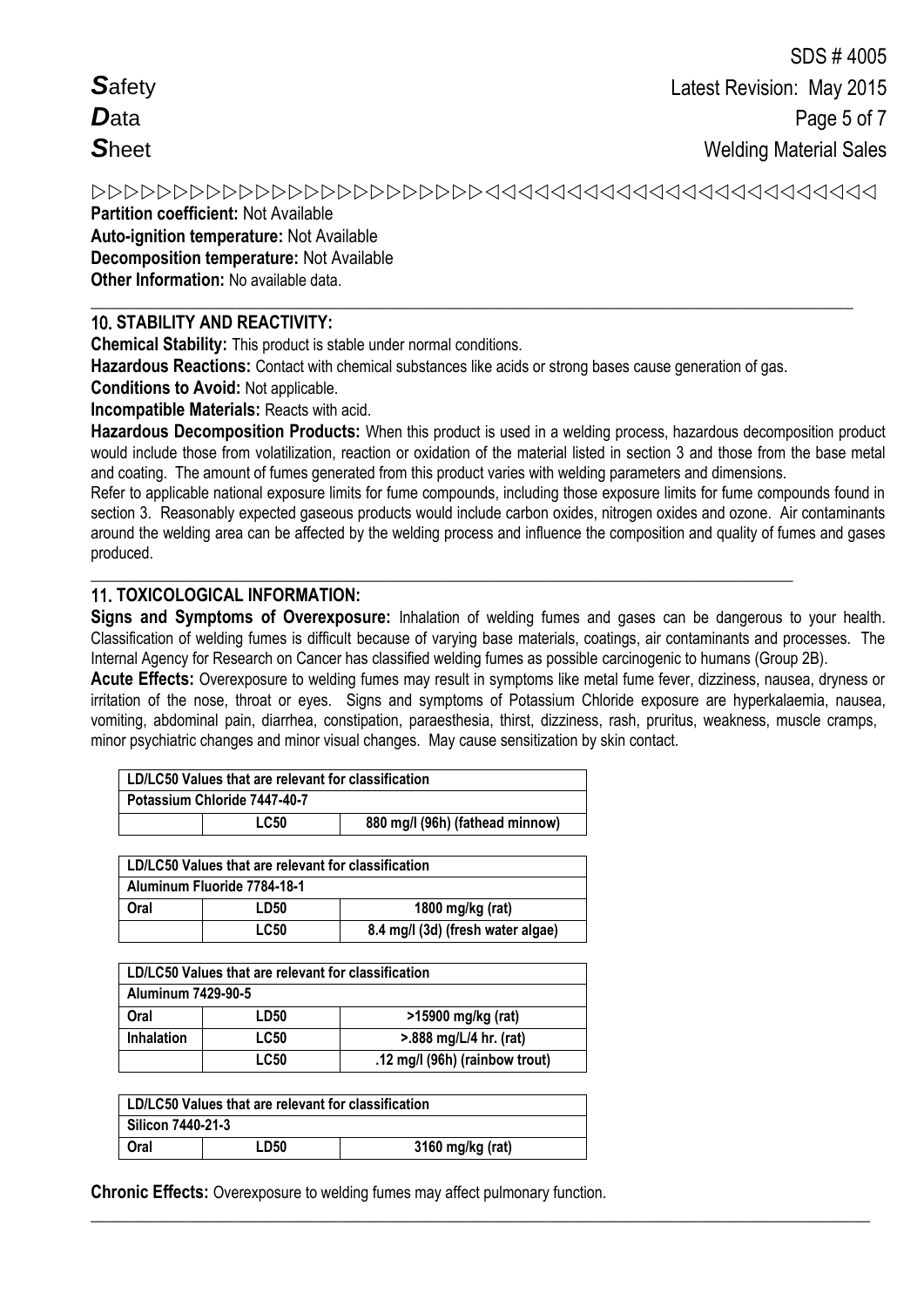## **12. ECOLOGICAL INFORMATION:**

**Toxicity:** Welding rods contain metals which are considered to be very toxic towards aquatic organisms. Finely divided welding rods are therefore considered harmful to aquatic organisms.

**Persistence and Degradability:** The welding rods consist of elements that can not degrade any further in the environment.

**Bio accumulative Potential:** Welding rods contain heavy metals which bio accumulates in the food chain. The following figures are the bio concentration factor (BCF) for the substances on their own.

BCF:

Aluminum, BCF: 18

**Mobility in Soil:** Welding rods are not soluble in water or soil. Particles formed by working welding rods can be transported in the air.

**Other Adverse Effects:** In massive form, welding rods present no hazards to the aquatic environment.

Welding materials could degrade into components originating from the materials used in the welding process. Avoid exposure to conditions that could lead to accumulation in soils or groundwater. Harmful to aquatic organisms, may cause long-term adverse effects in the aquatic environment.

**\_\_\_\_\_\_\_\_\_\_\_\_\_\_\_\_\_\_\_\_\_\_\_\_\_\_\_\_\_\_\_\_\_\_\_\_\_\_\_\_\_\_\_\_\_\_\_\_\_\_\_\_\_\_\_\_\_\_\_\_\_\_\_\_\_\_\_\_\_\_\_\_\_\_\_\_\_\_\_\_\_\_\_\_\_\_\_\_\_\_\_\_**

## **13. DISPOSAL CONSIDERATIONS:**

**Product:** For product elimination, consult recycling companies or appropriate local authority.

**Package:** May be disposed in approved landfills provided local regulations are observed.

#### **14. TRANSPORT INFORMATION:**

**UN-number:** Welding rods are not classified as dangerous goods for transport and has no UN number.

**\_\_\_\_\_\_\_\_\_\_\_\_\_\_\_\_\_\_\_\_\_\_\_\_\_\_\_\_\_\_\_\_\_\_\_\_\_\_\_\_\_\_\_\_\_\_\_\_\_\_\_\_\_\_\_\_\_\_\_\_\_\_\_\_\_\_\_\_\_\_\_\_\_\_\_\_\_\_\_\_**

**UN proper shipping name:** Welding rods are not classified as dangerous goods for transport and has no UN proper shipping name.

**Transport hazard class:** Welding rods are not classified as dangerous goods for transport.

**Packing group:** There are not any special precautions with which a user should or must comply or be aware of in connection with transport or convevance either within or outside premises.

**Environmental hazards:** Welding rods are not environmentally hazardous according to the criteria of the UN Model Regulations (as reflected in the IMDG Code, ADR, RID and AND) and/or a marine pollutant to the IMDG Code.

**Special precautions for users:** There are not any special precautions which a user should or must comply or be aware of in connection with transport or conveyance either within or outside premises of the welding rod.

**Transport in Bulk According to Annex III MARPOL 73/78 and the IBC Code:** Welding rods in massive form do not subject under MARPOL 73/78 and the IBC Code. Not applicable – product is transported only in packaged form.

**\_\_\_\_\_\_\_\_\_\_\_\_\_\_\_\_\_\_\_\_\_\_\_\_\_\_\_\_\_\_\_\_\_\_\_\_\_\_\_\_\_\_\_\_\_\_\_\_\_\_\_\_\_\_\_\_\_\_\_\_\_\_\_\_\_\_\_\_\_\_\_\_\_\_\_\_\_\_\_\_\_\_\_\_\_\_\_\_\_\_\_\_**

#### **15. REGULATORY INFORMATION:**

**Safety, health and environment regulations/legislation specific for the substance or mixture:** Read and understand the manufacturer's instructions, your employer's safety practices and the health and safety instructions on the label. Observe any federal and local regulations. Take precautions when welding and protect yourself and others.

**Warning:** Welding fumes and gases are hazardous to your health and may damage lungs and other organs. Use adequate ventilation.Electric shock can kill. Arc rays and sparks can injure eyes and burn skin. Wear correct hand, head, eye and body protection.

#### **Chemical safety assessment:** No

USA: Under the OSHA Hazard Communication Standard, this product is considered hazardous. This product contains or produces a chemical known to the state of California to cause cancer and birth defects (or other reproductive harm). (California Health & Safety Code § 25249.5 et seq.) United States EPA Toxic Substance Control Act: All constituents of this product are on the TSCA inventory list or are excluded from listing.

#### **EPCRA/SARA Title III Toxic Chemicals**

The following metallic components are listed as SARA 313 "Toxic Chemicals" and potential subject to annual SARA reporting. See Section 3 for weight percentage.